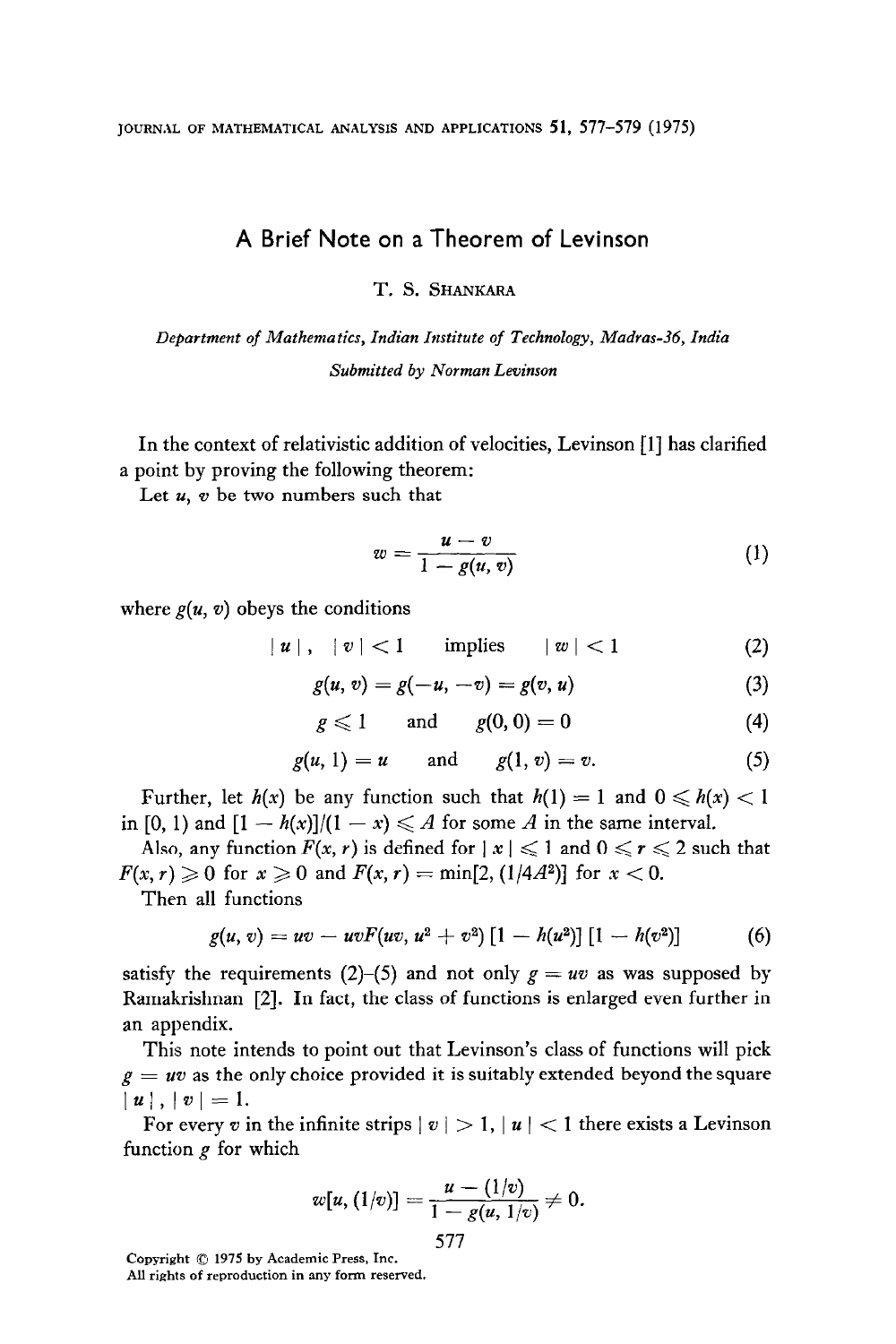578 T. S. SHANKARA

Therefore we may define the relative velocity in this strip by the identity

$$
w(u,v) \equiv \frac{1}{w(u,1/v)}\,. \tag{7}
$$

This implies that the equivalent condition satisfied by  $g$  for every  $v$  is

$$
\frac{u-v}{1-g(u,v)}\cdot\frac{u-(1/v)}{1-g(u,1/v)}=1.
$$
 (8)

Using (6) this reduces to

$$
(v-u) F(uv, u^{2} + v^{2}) [1 - h(v^{2})]
$$
  
+  $\left(\frac{1}{v} - u\right) F\left(\frac{u}{v}, u^{2} + \frac{1}{v^{2}}\right) \left[1 - h\left(\frac{1}{v^{2}}\right)\right]$   
+  $uF(uv, u^{2} + v^{2}) [1 - h(v^{2})]$   
 $\times F\left(\frac{u}{v}, u^{2} + \frac{1}{v^{2}}\right) \left[1 - h\left(\frac{1}{v^{2}}\right)\right] [1 - h(u^{2})] = 0$  (9)

which is true only when  $F \equiv 0$ .

Next, when  $|u|$  is also  $>l$  the relation similar to (7) is

$$
w(u, 1/v) = \frac{1}{w(1/u, 1/v)}
$$
(10)

so that we now have

$$
w(u,v) = w\left(\frac{1}{u},\frac{1}{v}\right). \tag{11}
$$

Equivalently

$$
-F(uv, u^{2} + v^{2})[1 - h(u^{2})][1 - h(v^{2})]
$$
  
=  $\frac{1}{uv}F(\frac{1}{uv}, \frac{1}{u^{2}} + \frac{1}{v^{2}})[1 - h(\frac{1}{u^{2}})][1 - h(\frac{1}{v^{2}})]$ , (12)

which is true only again when  $F \equiv 0$ . Hence the result.

It is desirable to point out that velocities  $>1$  are not "choatic" [2] at least because phase velocities beyond the resonance frequencies  $are$  >1. Therefore (7) (and (11)) are certainly "natural completions of the Newtonian definition" [2] of relative velocity. Indeed, they have been derived from first principles and discussed extensively elsewhere [3, 41.